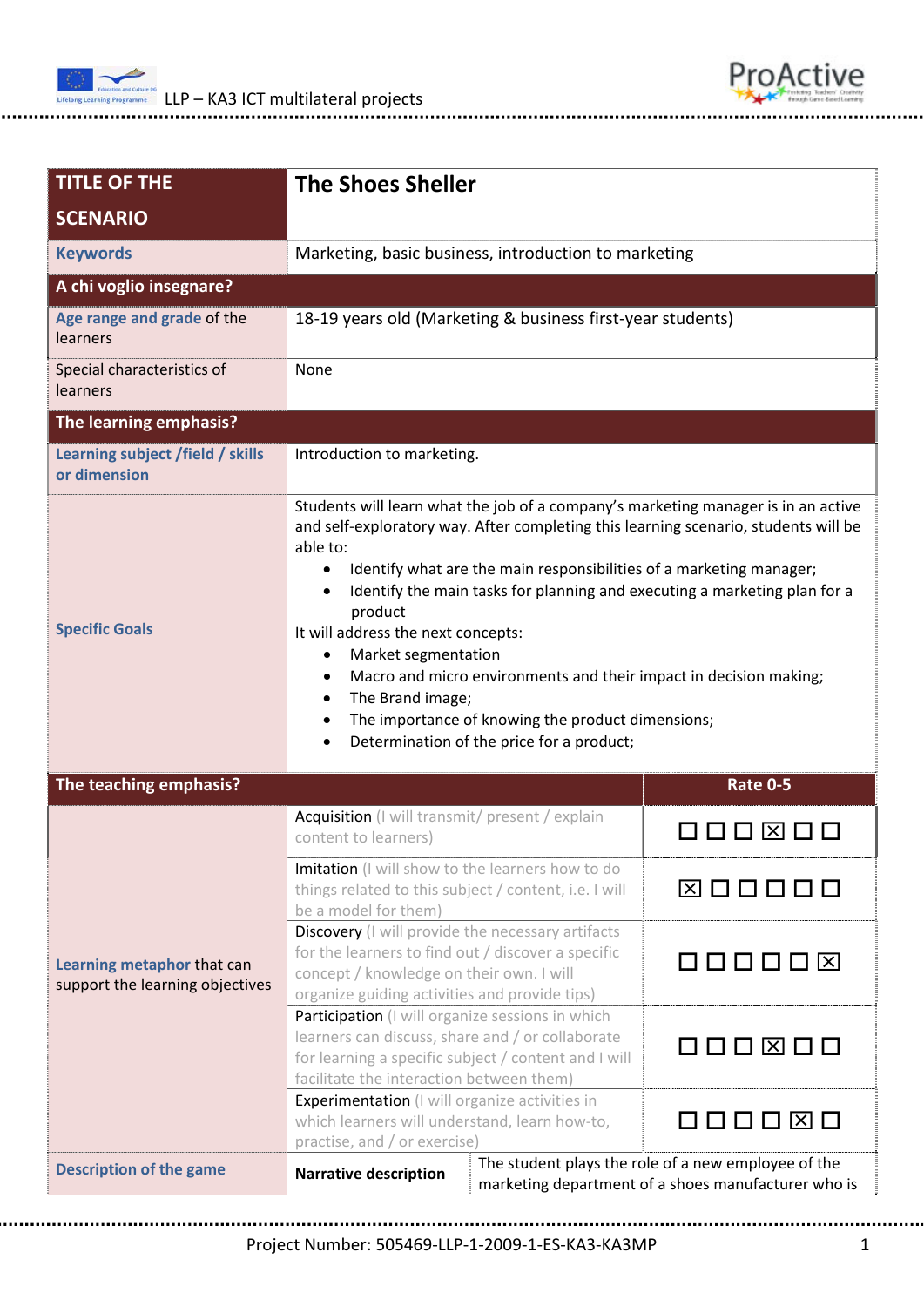



|                                                                                                   |                                                                                                | of the game plot                                                                                                      | sent to a virgin island to explore a potential expansion<br>of the company's market. His/her first decision will be<br>to analyze the environment and determine if there are<br>business opportunities (I.e. if the natives are interested<br>in buying shoes). |                      |                          |
|---------------------------------------------------------------------------------------------------|------------------------------------------------------------------------------------------------|-----------------------------------------------------------------------------------------------------------------------|-----------------------------------------------------------------------------------------------------------------------------------------------------------------------------------------------------------------------------------------------------------------|----------------------|--------------------------|
|                                                                                                   |                                                                                                |                                                                                                                       | After that, the student will need to put into practice the<br>concepts of the field to plan thoroughly the strategy for<br>getting the company established in the area.                                                                                         |                      |                          |
|                                                                                                   |                                                                                                | <b>Goals</b>                                                                                                          | Get the natives of the island to buy your company's<br>shoes                                                                                                                                                                                                    |                      |                          |
|                                                                                                   |                                                                                                | <b>Rules</b>                                                                                                          | Traditional rules of point-and-click adventure games.                                                                                                                                                                                                           |                      |                          |
|                                                                                                   |                                                                                                | Challenge                                                                                                             | Solve the different puzzles that are embedded in the<br>game.                                                                                                                                                                                                   |                      |                          |
|                                                                                                   |                                                                                                | Satisfaciton system<br>/feedback cycle                                                                                | Promotions in your company's department after<br>achieving milestons.                                                                                                                                                                                           |                      |                          |
|                                                                                                   |                                                                                                |                                                                                                                       |                                                                                                                                                                                                                                                                 | Learning<br>settings | <b>Estimated</b><br>time |
| narrative description of<br>learning activities - step by<br>step organization and<br>structuring |                                                                                                | Brief introduction to the game. Define groups<br>for playing and interacting.                                         |                                                                                                                                                                                                                                                                 | in the classroom     | 30<br>minutes            |
|                                                                                                   |                                                                                                | Students play the game and discuss within their<br>At home<br>group their progress.                                   |                                                                                                                                                                                                                                                                 |                      |                          |
|                                                                                                   |                                                                                                | A debriefing session is conducted to discuss the<br>main results between the groups. Teacher leads<br>the discussion. |                                                                                                                                                                                                                                                                 | in the classroom     | 2 hours                  |
|                                                                                                   |                                                                                                | These activities can be repeated as many times as desired,<br>depending on available time                             |                                                                                                                                                                                                                                                                 |                      |                          |
| How will I evaluate students?                                                                     |                                                                                                |                                                                                                                       |                                                                                                                                                                                                                                                                 |                      |                          |
| <b>Evaluation approach</b>                                                                        |                                                                                                | Participation in group chats                                                                                          |                                                                                                                                                                                                                                                                 |                      |                          |
|                                                                                                   |                                                                                                | Assessment reports produced by the game                                                                               |                                                                                                                                                                                                                                                                 |                      |                          |
|                                                                                                   |                                                                                                | What will learners need in order to achieve learning objectives?                                                      |                                                                                                                                                                                                                                                                 |                      |                          |
| <b>Prerequisite</b>                                                                               | Basic concepts about marketing (e.g. market segmentation, micro & macro<br>environments, etc.) |                                                                                                                       |                                                                                                                                                                                                                                                                 |                      |                          |
| <b>Setting and materials</b>                                                                      |                                                                                                | Students need to have a computer at home with Internet access                                                         |                                                                                                                                                                                                                                                                 |                      |                          |
| What is needed to implement the scenario?                                                         |                                                                                                |                                                                                                                       |                                                                                                                                                                                                                                                                 |                      |                          |
| <b>Application</b><br>involved                                                                    | Mandatory                                                                                      | An online communication tool (e.g. a forum/chat), the game                                                            |                                                                                                                                                                                                                                                                 |                      |                          |
|                                                                                                   | Optional                                                                                       |                                                                                                                       |                                                                                                                                                                                                                                                                 |                      |                          |
| Infrastructure /<br>equipment                                                                     | Mandatory                                                                                      |                                                                                                                       |                                                                                                                                                                                                                                                                 |                      |                          |
|                                                                                                   | Optional                                                                                       |                                                                                                                       |                                                                                                                                                                                                                                                                 |                      |                          |